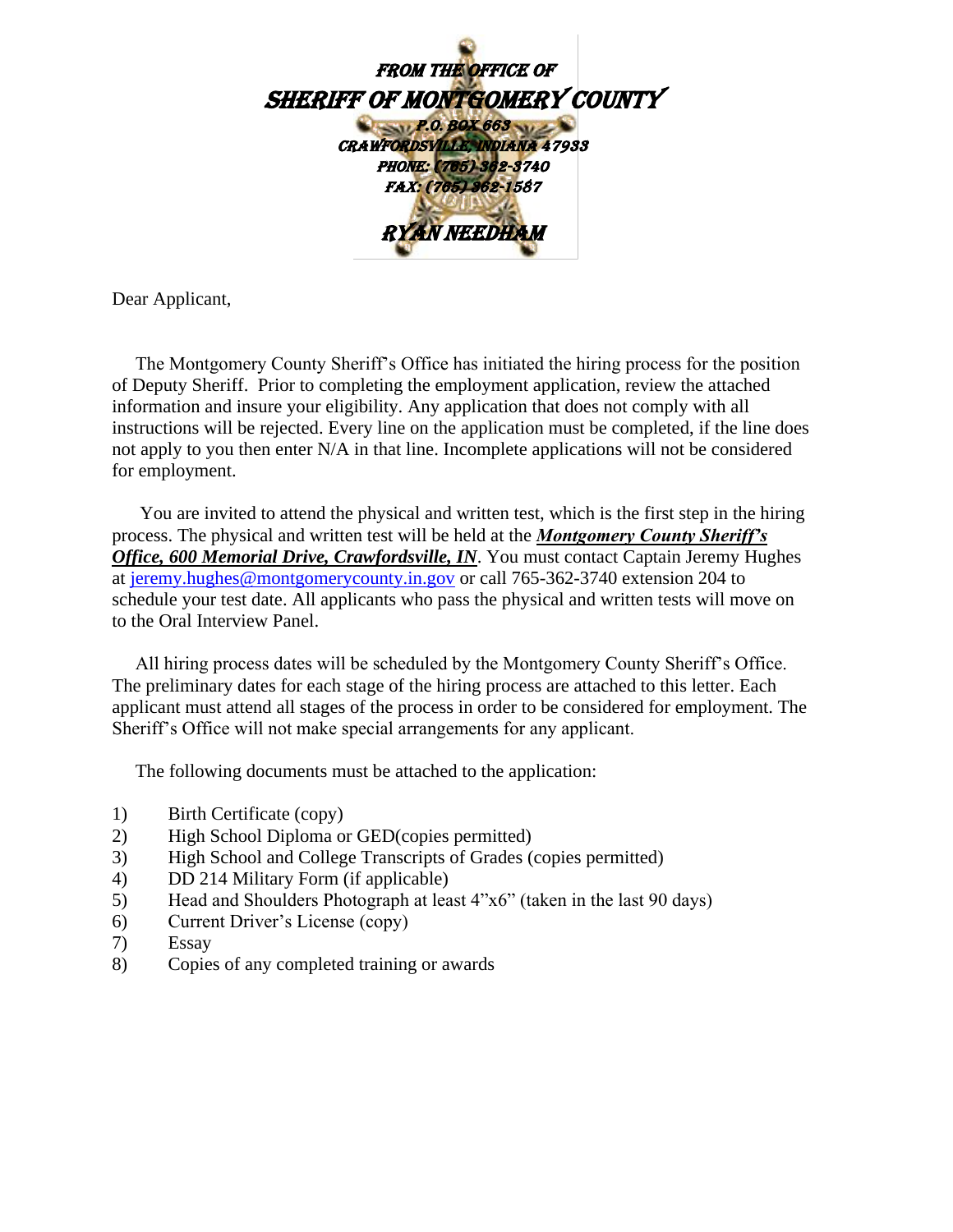For the purpose of planning future stages of the hiring process we have documented preliminary target dates below however they are subject to change;

| June 8, 2022          | <b>Advertising Position</b>                              |
|-----------------------|----------------------------------------------------------|
| June 23, 2022         | Application Deadline; has to be turned in by <b>NOON</b> |
| June 28, 2022         | Physical & Written Examinations begin at 6:00pm          |
| June 29, 2022         | Physical & Written Examinations begin at 6:00pm          |
| Week of July 5, 2022  | Oral Interview Panel (Times to be scheduled)             |
| Week of July 11, 2022 | <b>Background Investigations Begin</b>                   |
| July 26, 2022         | <b>Merit Board Interviews</b>                            |

 Those applicants that receive a conditional offer of employment will be required to attend a medical and psychological evaluation following the merit board interview. These dates will be arranged following the conditional offer of employment. The target date for new hire deployment will be August 2022. All dates listed above are subject to change, due to unforeseen circumstances.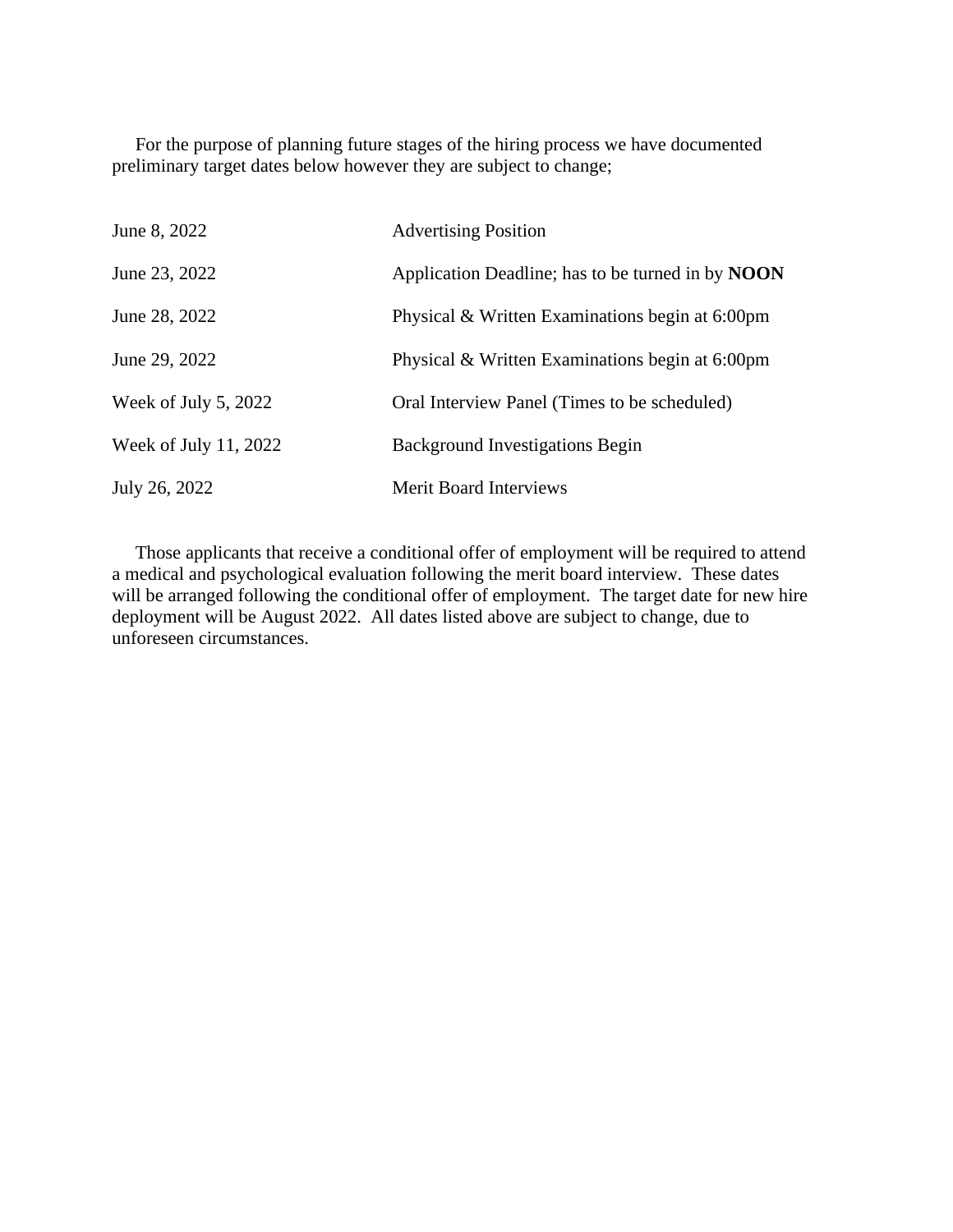Dear Applicant,

 Beginning in 1999, the Indiana Law Enforcement Academy began using new physical fitness assessment standards. As part of the application process, a Physical Fitness Assessment will be conducted. All applicants will be expected to meet the following goals in order to complete the application process. These goals will replace all others previously used in the testing procedure.

 The Montgomery County Sheriff's Office strongly suggests you consult your physician if you have any concerns regarding your physical capability or conditioning. You will be required to sign a medical release form at the time of testing. This information is being provided so each applicant will know exactly what will be expected of them on the physical examination date.

### REQUIREMENTS:

|               | VERTICAL-JUMP: Minimum jump of 16 inches.              |
|---------------|--------------------------------------------------------|
| PUSH-UPS:     | 25 minimum, with no time limit.                        |
| SIT-UPS:      | 29 minimum, must be done in 1 minute.                  |
|               | 300 METER RUN: Must be completed in 71 seconds or less |
| 1.5 MILE-RUN: | Must be completed in 16 minutes, 28 seconds or less.   |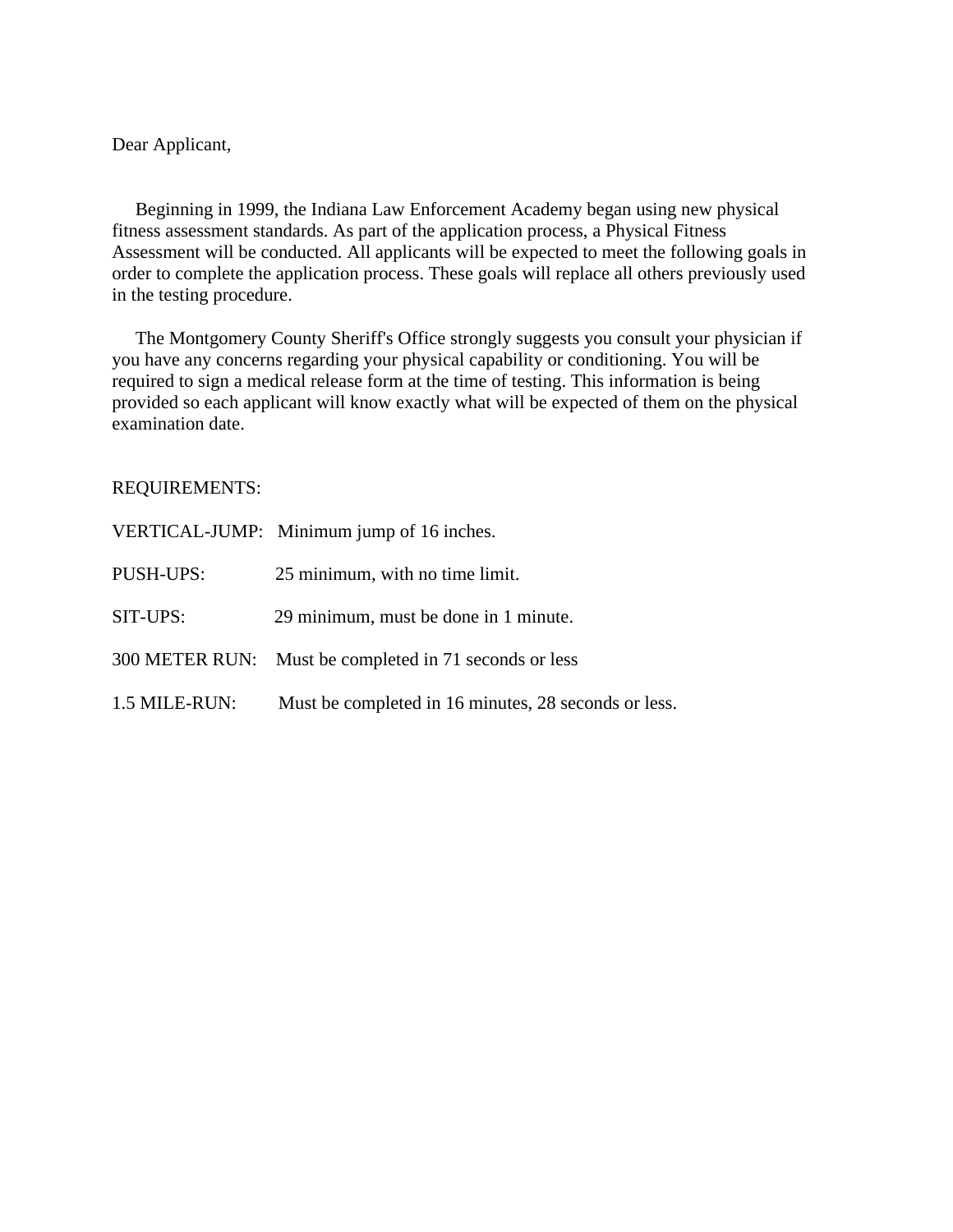

 Name\_\_\_\_\_\_\_\_\_\_\_\_\_\_\_\_\_\_\_\_\_\_ Contact Number\_\_\_\_\_\_\_\_\_\_\_\_\_

Date Received: \_\_\_\_\_\_\_\_\_\_\_\_\_\_\_\_ Date Returned: \_\_\_\_\_\_\_\_\_\_\_

Position Applied For: *Sheriff's Deputy*

# *Montgomery County Sheriff's Office*

It is the policy of the Montgomery County Sheriff's Office to recruit qualified individuals that will make the best employees from all segments of the community. In pursuing this goal, a background investigation of each applicant is conducted with respect to factors that may have a bearing upon the applicant's job performance or tend to measure job capability as a member of the Montgomery County Sheriff's Office.

Members of the Montgomery County Sheriff's Office are public servants and must present a positive image of the office to the public and must be of high integrity and character. Employees work long hours with their peers, and as a result, they should possess personal habits which make them compatible with the other members of the sheriff's office. An employee's job often involves critical and dangerous situations and they should not be prone to external pressures that would affect their ability to perform the job.

Sincerely,

 Ryan Needham, Sheriff Montgomery County, Indiana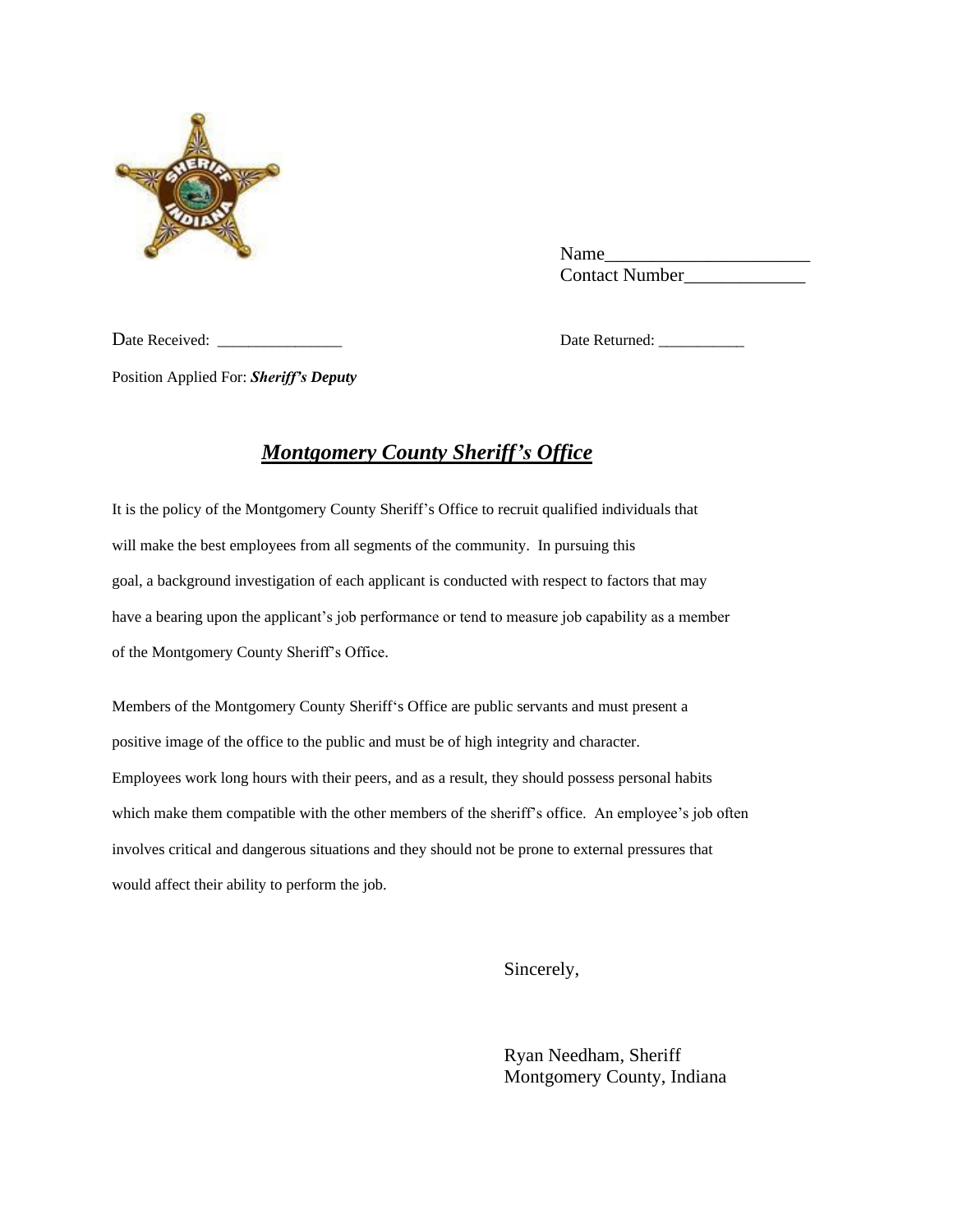### *MONTGOMERY COUNTY SHERIFF'S OFFICE*

### *POLICY STATEMENT ON EMPLOYMENT OF EX-OFFENDERS*

**\_\_\_\_\_\_\_\_\_\_\_\_\_\_\_\_\_\_\_\_\_\_\_\_\_\_\_\_\_\_\_\_\_\_\_\_\_\_\_\_\_\_\_\_\_\_\_\_\_\_\_\_\_\_\_\_\_\_\_\_\_\_\_\_\_\_\_\_\_\_\_\_\_\_\_\_\_\_\_**

The term ex-offenders as used herein, refers to anyone convicted of any federal, state or local criminal statute or military offense while in the service.

#### Felony Conviction

Any individual convicted of a felony shall be ineligible for appointment as an employee. A felony is defined by Indiana law as any offense for which a person may receive one (1) year or more of confinement in a state, federal, or local institution.

#### Evaluation

With respect to all other criminal convictions which are not felonies, in each case the sheriff's office will consider whether the prior criminal conviction or military conviction of the applicant will have a bearing on the applicant's job performance or tend to measure job capability and nature of the offense, the requirements of the position for which considered, as well as the applicant's other qualifications, will be considered.

#### **Confidentiality**

As a matter of policy, every effort will be made to keep the applicant/employee's criminal record confidential. During the selection and placement process, it will be necessary to inform the appropriate persons participating in the selection process of the applicant's record.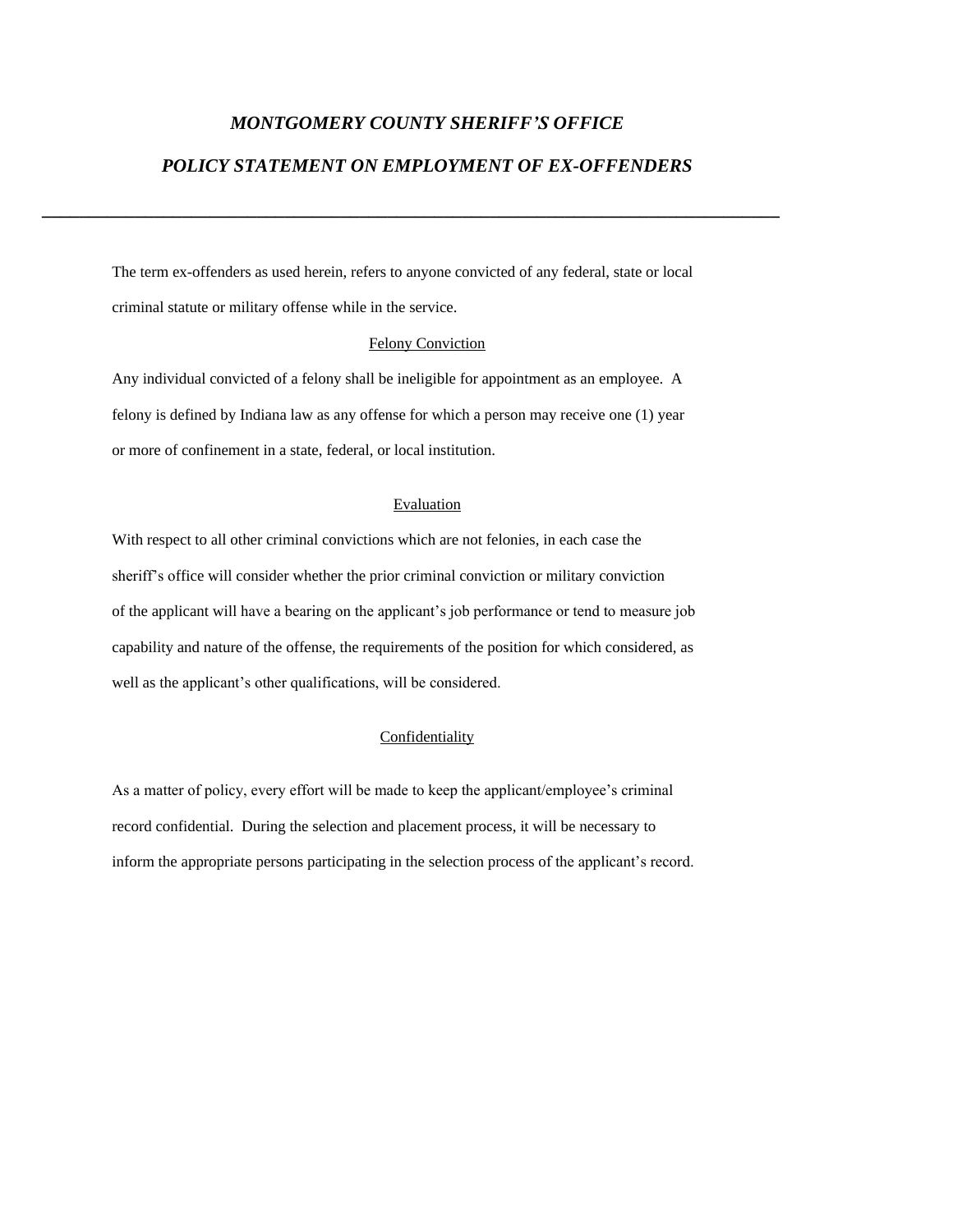## *THIS PAGE APPLIES TO APPLICANTS FOR FULL-TIME SHERIFF'S DEPUTIES*

## *MONTGOMERY COUNTY SHERIFF'S OFFICE IS AN EQUAL OPPORTUNITY EMPLOYER*

# *BASIC QUALIFICATIONS AND PROCEDURES FOR SELECTION OF POLICE EMPLOYEES*

### *BASIC ELIGIBILITY REQUIREMENTS*

To be eligible for consideration as a sheriff's deputy, an applicant must initially meet the following minimum standards and criteria:

- 1. Must be a citizen of the United States of America.
- 2. Must reside within a reasonable distance to the Montgomery County Sheriff's Office and be available for emergency services and emergency calls as required by the Sheriff or supervisor in charge at the time of any emergency.
- 3. Must be at least twenty-one (21) years of age at the time of appointment as a Montgomery County Sheriff's Deputy.
- 4. Must be a high school graduate and produce evidence of same by way of a diploma or an equivalency diploma issued by an accredited high school.
- 5. Must possess a current-valid motor vehicle operator's license
- 6. Must possess, as a minimum, visual acuity that is correctable to 20/40 in both eyes.
- 7. Must possess, as a minimum, auditory acuity that is within normal range in both ears.
- 8. Must possess, as a minimum, an Intelligence Quotient of 100.
- 9. Must be of such physical state so as to sustain the rigors and demands of law enforcement and police service. "Physical state" means to be in such physical condition and health to meet the minimum standards of a physical ability test.
- 10. Applicant's body weight must be in proportion to the applicant's height as standardized in the criteria maintained by the Indiana Law Enforcement Academy.
- 11. Must be of such mental state so as to sustain the rigors and demands of law enforcement and police service. "Mental state" means having the ability to exercise good judgment; having a balanced temperament; being free of debilitating psychological disorders and being of such psychological health to adequately complete psychological testing.
- 12. Must be a person of excellent character having favorable references from previous employers and character references. Excellent character includes an absence of pattern or practice of substance abuse or criminal misdemeanor convictions and no history of felony convictions.
- 13. A Montgomery County Sheriff's Deputy shall be on probationary status during the first year of employment. As a condition of continued employment as a deputy, he/she must complete the Indiana Law Enforcement Academy Police Officer Basic Training Course as prescribed and administered by the Indiana Law Enforcement Academy.
- 14. Have a good past work history with recommendations from the prior employer(s).
- 15. Meet current Indiana Law Enforcement Academy physical standards and general requirements for appointment as Sheriff's Deputy in the State of Indiana.
- 16. Must agree to take a polygraph or computer voice stress analyzer examination (CVSA).
- 17. If discharged from the military service, must possess an Honorable Discharge.
- 18. Agree to drug screening test if requested to do so by the Sheriff.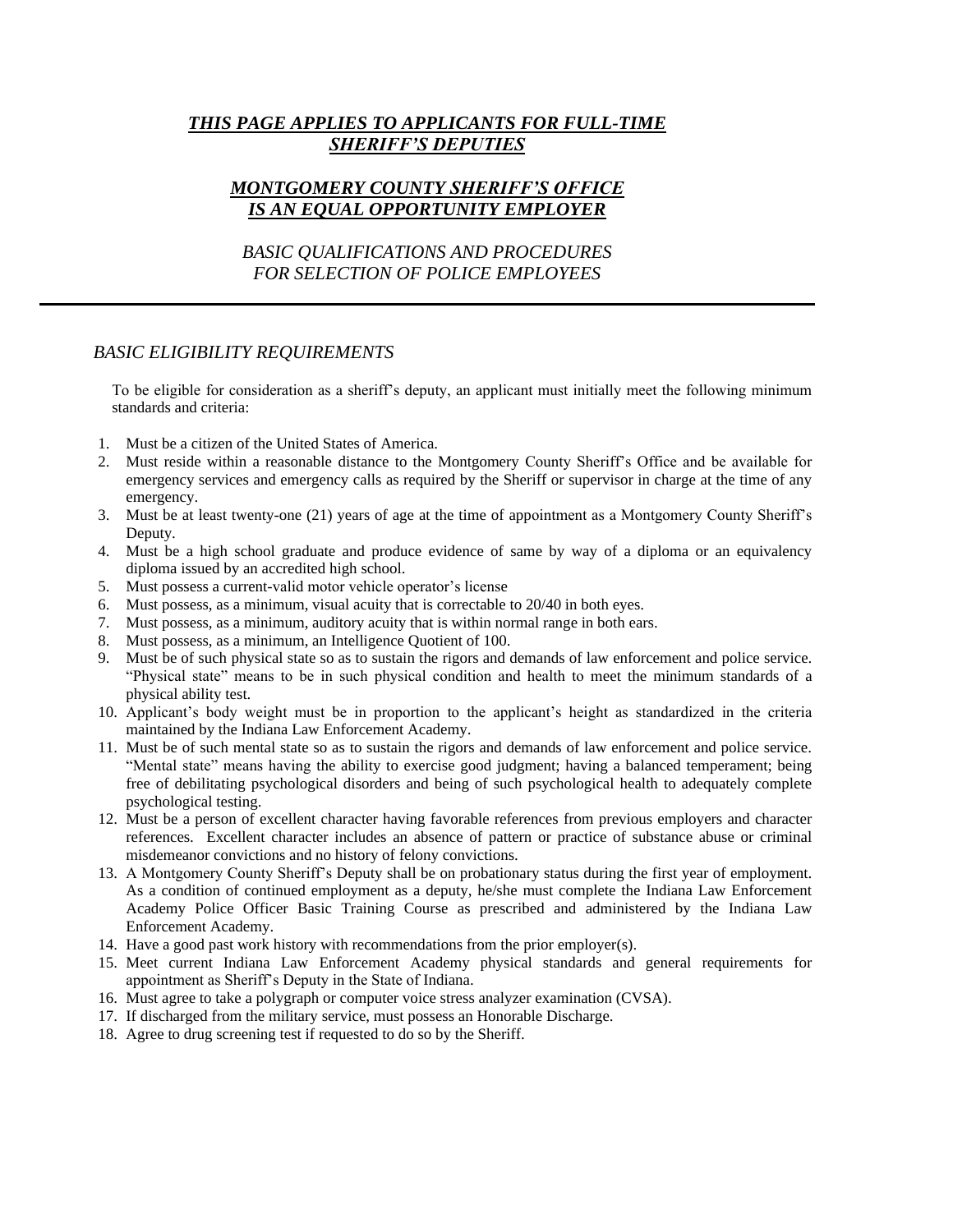### *EMPLOYMENT APPLICATION*

### *MONTGOMERY COUNTY SHERIFF'S OFFICE*

The Montgomery County Sheriff's Office is an equal opportunity employer and does not discriminate in hiring or employment practices on the basis of race, creed, color, national origin, religion, gender, age, veteran status, disability as defined by law, political affiliation, or on the basis of age except when age, sex, or physical requirement constitute a bona fide occupational qualification necessary to proper and efficient administration or as provided by law. No question on this application is intended to secure information to be used for such discrimination.

This application must be filed out by the applicant only. Print in ink or type neatly, accurately and thoroughly. Attach supplements if necessary. All attachments must contain full name, current address, telephone number, and social security number. All information will be regarded as confidential. This application will be given every consideration, but its receipt does not imply that the applicant will be employed.

Do not misrepresent, or omit material since information provided is subject to verification to determine your qualifications for employment. Place a response in every blank, if something does not apply, place "N/A" in the blank. This will indicate that it does not apply, and was not overlooked. Where addresses and phone numbers are concerned, these must not be left blank nor be answered with an "N/A". If any information is incomplete, your application will not be processed.

### I. *PERSONAL HISTORY*

| (Last)                                        | (First)                                                                                                                | (Middle)                                                                                                                                                                                                                                                                                                                                                                                                                                                                                                                                                        |
|-----------------------------------------------|------------------------------------------------------------------------------------------------------------------------|-----------------------------------------------------------------------------------------------------------------------------------------------------------------------------------------------------------------------------------------------------------------------------------------------------------------------------------------------------------------------------------------------------------------------------------------------------------------------------------------------------------------------------------------------------------------|
| Social Security Number                        |                                                                                                                        |                                                                                                                                                                                                                                                                                                                                                                                                                                                                                                                                                                 |
| investigation, i.e. felony conviction check.) |                                                                                                                        |                                                                                                                                                                                                                                                                                                                                                                                                                                                                                                                                                                 |
|                                               |                                                                                                                        |                                                                                                                                                                                                                                                                                                                                                                                                                                                                                                                                                                 |
|                                               |                                                                                                                        |                                                                                                                                                                                                                                                                                                                                                                                                                                                                                                                                                                 |
| B.                                            | E. Are you at least 21 years of age?<br>F. Are you a U.S. citizen?<br>G. List any social media accounts and usernames: | C. List all other names you have used including nicknames. If female, furnish maiden name. If you<br>Have ever used any surname other than your true name, during what period and under what<br>circumstances were these names used? If you have ever legally changed your name, given date, place and<br>court, (This information is being collected to assist the sheriff's office in conducting a thorough background<br>D. List your present residence (Number, Street, City, State, Zip Code, Email address and Telephone number):<br>$Yes$ No<br>$Yes$ No |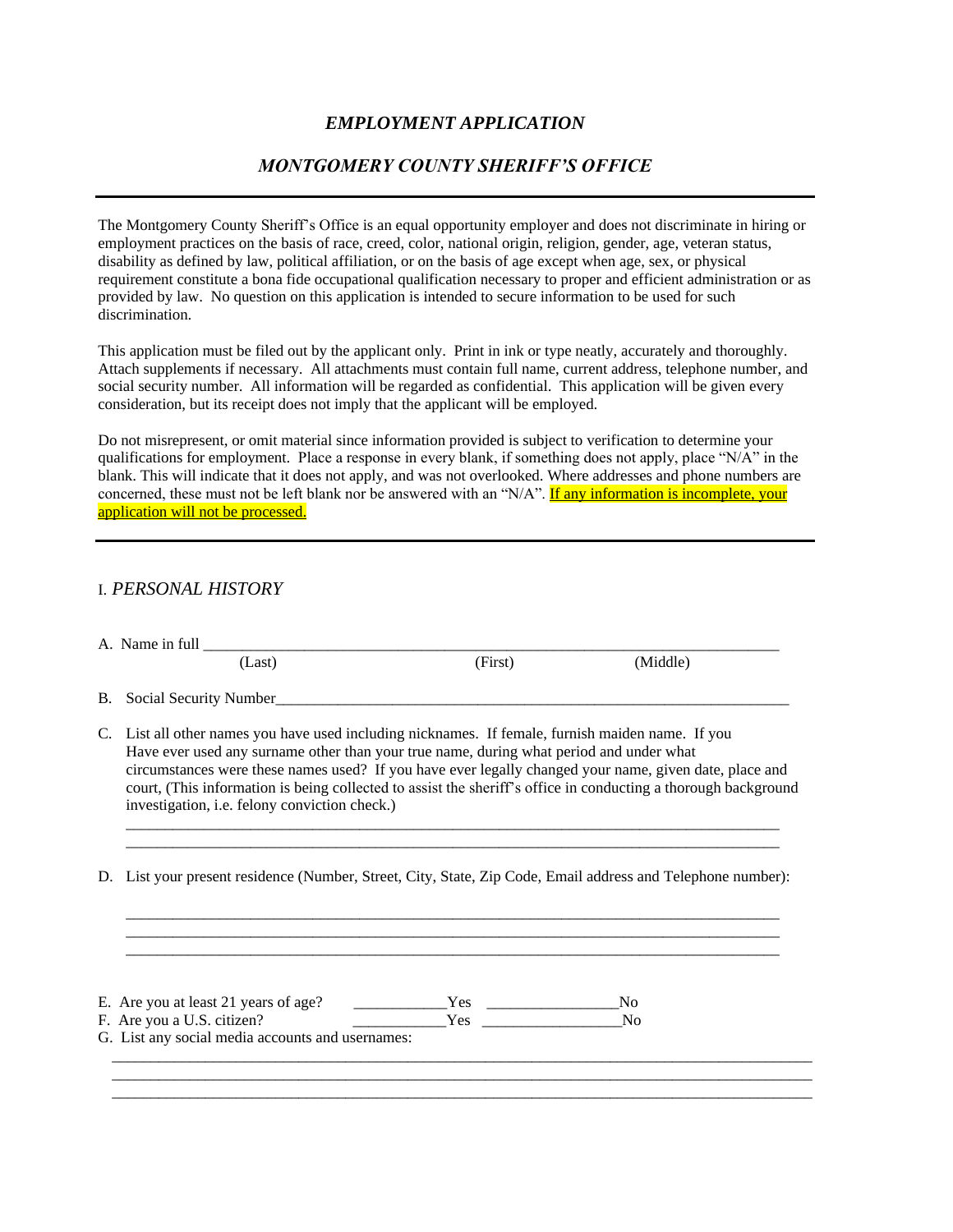# II. *EDUCATION*

Please specify highest grade level attained and attach transcripts from all institutions listed below. Information contained in this section will be used only to the extent that it is relevant to the necessary qualification and position for which you have applied.

|            | Name                            | Address                                                                                                                                                                                                                       | Major | No. Years            | Degree |
|------------|---------------------------------|-------------------------------------------------------------------------------------------------------------------------------------------------------------------------------------------------------------------------------|-------|----------------------|--------|
|            |                                 |                                                                                                                                                                                                                               |       |                      |        |
| College    |                                 |                                                                                                                                                                                                                               |       |                      |        |
| Vocational |                                 |                                                                                                                                                                                                                               |       |                      |        |
|            | Correspondence                  | School or other experience of the state of the state of the state of the state of the state of the state of the state of the state of the state of the state of the state of the state of the state of the state of the state |       |                      |        |
| Ш.         | EXTRACURRICULAR ACTIVITIES      |                                                                                                                                                                                                                               |       |                      |        |
|            | Hobbies and Sports:             |                                                                                                                                                                                                                               |       |                      |        |
|            | Name                            | Length of Participation                                                                                                                                                                                                       |       | Level of Proficiency |        |
|            | <b>IV. MILITARY RECORD</b>      |                                                                                                                                                                                                                               |       |                      |        |
|            |                                 | Selective Service Number?                                                                                                                                                                                                     |       |                      |        |
|            |                                 | **Required for all men 18 through 25 years of age**                                                                                                                                                                           |       |                      |        |
|            |                                 | II. Have you ever served on active duty in the Armed Forces of the United States? _________________<br>Dates of Active Duty (Month, Day, Year):                                                                               |       |                      |        |
|            |                                 |                                                                                                                                                                                                                               |       |                      |        |
|            |                                 | **If discharge is less than honorable, explain on a supplemental page.                                                                                                                                                        |       |                      |        |
|            |                                 | III. Are you currently a U.S. Reserve or National Guard?<br>If yes, what are your reserve obligation (if any), unit, and location?                                                                                            |       |                      |        |
|            |                                 |                                                                                                                                                                                                                               |       |                      |        |
|            | V. Attach a copy of your DD 214 |                                                                                                                                                                                                                               |       |                      |        |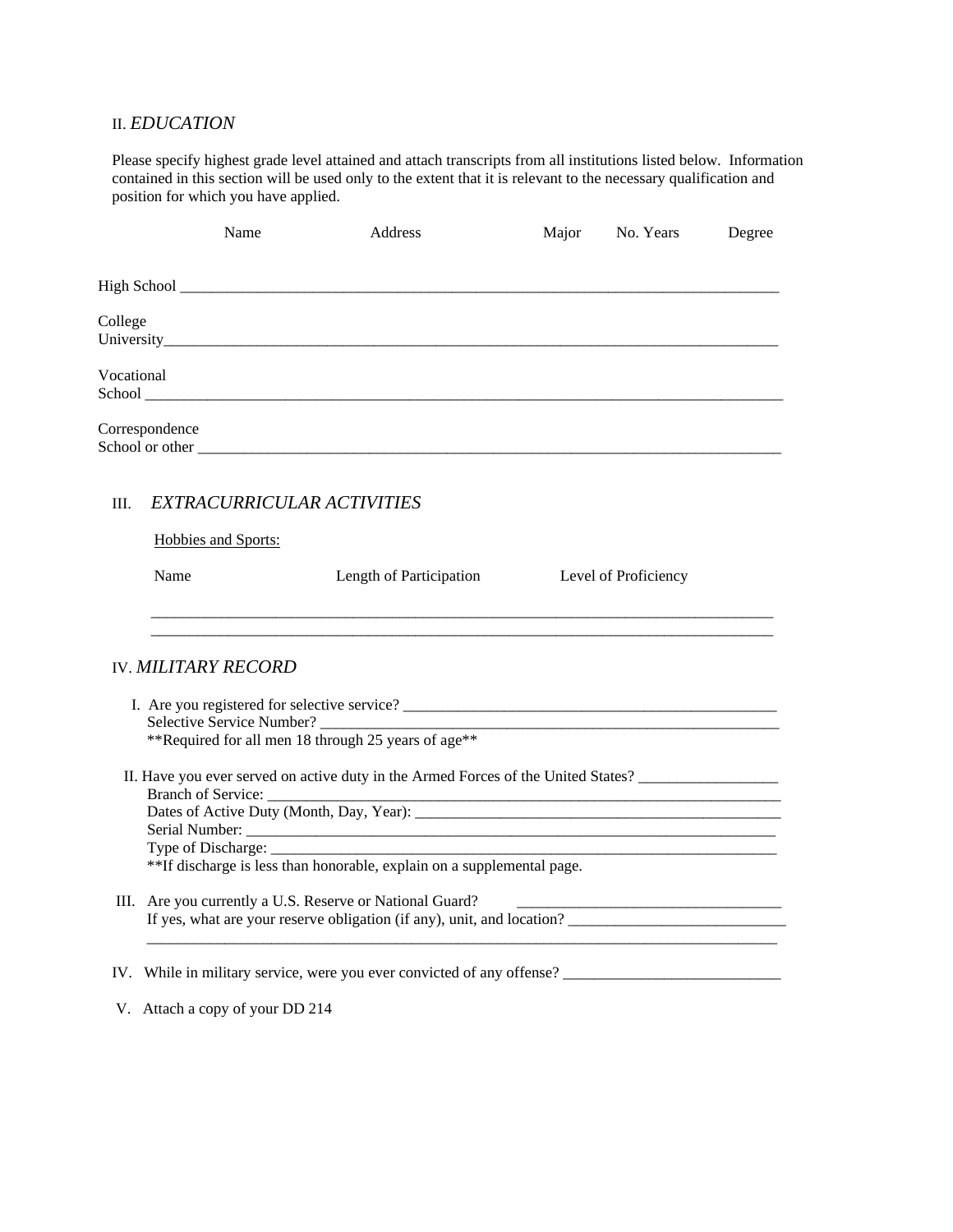# V. EMPLOYMENT

| Please print or type neatly. Starting with your present or most recent employer, list <b>COMPLETE</b> employment<br>history. Attach additional pages if necessary.                                                             |
|--------------------------------------------------------------------------------------------------------------------------------------------------------------------------------------------------------------------------------|
|                                                                                                                                                                                                                                |
|                                                                                                                                                                                                                                |
|                                                                                                                                                                                                                                |
|                                                                                                                                                                                                                                |
|                                                                                                                                                                                                                                |
| Reason for Leaving entry and the contract of the contract of the contract of the contract of the contract of the contract of the contract of the contract of the contract of the contract of the contract of the contract of t |
| Business experience and the set of the set of the set of the set of the set of the set of the set of the set of the set of the set of the set of the set of the set of the set of the set of the set of the set of the set of  |
|                                                                                                                                                                                                                                |
|                                                                                                                                                                                                                                |
| Immediate Supervisor                                                                                                                                                                                                           |
|                                                                                                                                                                                                                                |
|                                                                                                                                                                                                                                |
|                                                                                                                                                                                                                                |
|                                                                                                                                                                                                                                |
|                                                                                                                                                                                                                                |
|                                                                                                                                                                                                                                |
|                                                                                                                                                                                                                                |
| Reason for Leaving                                                                                                                                                                                                             |
|                                                                                                                                                                                                                                |
|                                                                                                                                                                                                                                |
|                                                                                                                                                                                                                                |
|                                                                                                                                                                                                                                |
|                                                                                                                                                                                                                                |
|                                                                                                                                                                                                                                |
|                                                                                                                                                                                                                                |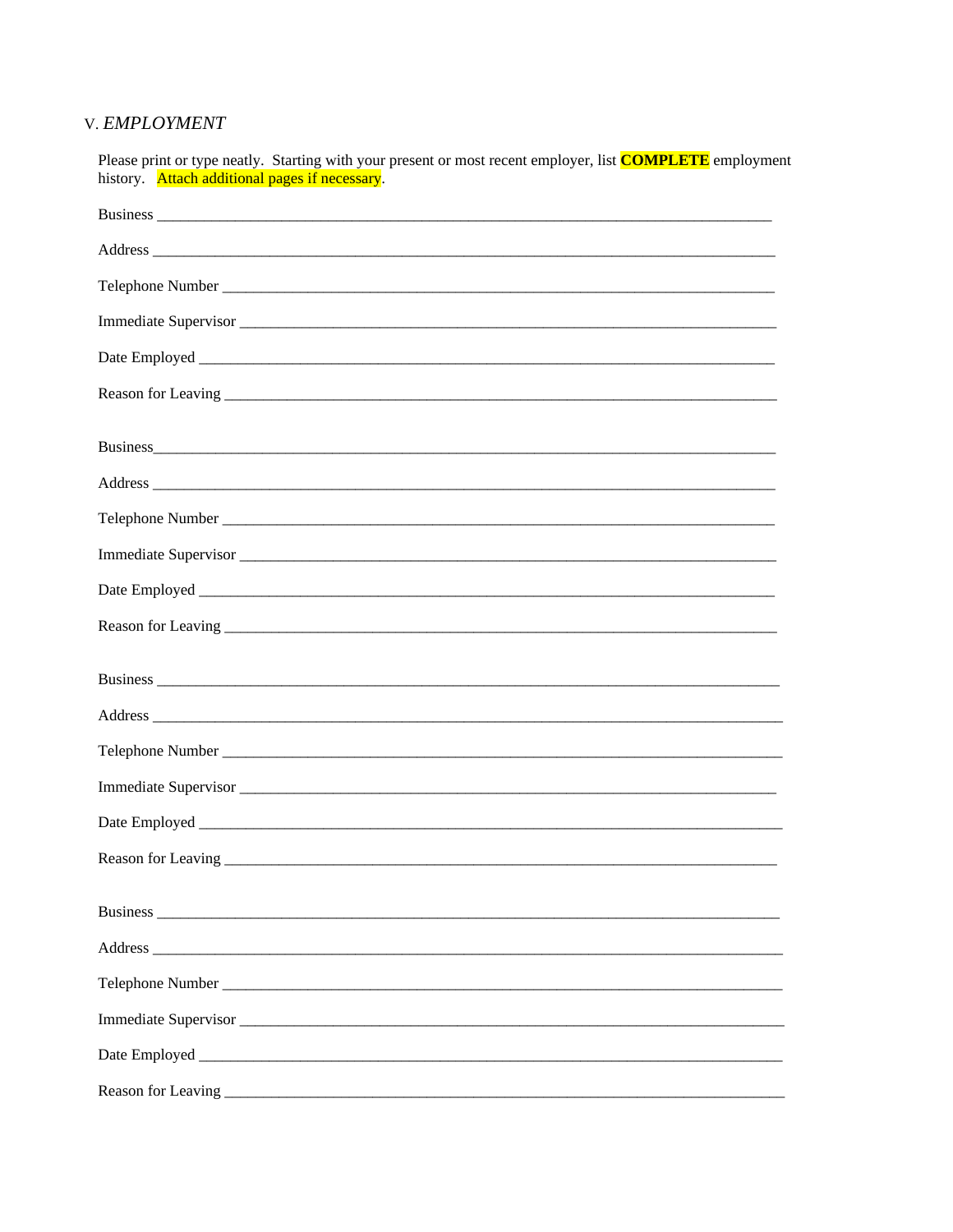### VI. *PERSONAL REFERENCES*

List four personal character references that are *NOT* related or previous employers.

| Name of Reference | Address | Phone No. | How long known |
|-------------------|---------|-----------|----------------|
|                   |         |           |                |
| ⌒<br>، ،          |         |           |                |
| ⌒<br>J .          |         |           |                |
| 4.                |         |           |                |

### VII. *SPECIAL SKILLS AND QUALIFICATIONS*

List any specialized training, apprenticeships, or skills which you possess and are relevant to the job for which you are applying. Attach additional pages if necessary. \_\_\_\_\_\_\_\_\_\_\_\_\_\_\_\_\_\_\_\_\_\_\_\_\_\_\_\_\_\_\_\_\_\_\_\_\_\_\_\_\_\_\_\_\_\_\_\_\_\_\_\_\_\_\_\_\_\_\_\_\_\_\_\_\_\_\_\_\_\_\_\_\_\_\_\_\_\_\_\_\_\_\_\_\_\_\_\_\_\_\_\_\_

 $\_$  ,  $\_$  ,  $\_$  ,  $\_$  ,  $\_$  ,  $\_$  ,  $\_$  ,  $\_$  ,  $\_$  ,  $\_$  ,  $\_$  ,  $\_$  ,  $\_$  ,  $\_$  ,  $\_$  ,  $\_$  ,  $\_$  ,  $\_$  ,  $\_$  ,  $\_$  ,  $\_$  ,  $\_$  ,  $\_$  ,  $\_$  ,  $\_$  ,  $\_$  ,  $\_$  ,  $\_$  ,  $\_$  ,  $\_$  ,  $\_$  ,  $\_$  ,  $\_$  ,  $\_$  ,  $\_$  ,  $\_$  ,  $\_$  ,

### VIII. *MISCELLANEOUS*

- 1. How did you become aware of this position?
- 2. Have you ever been employed with Montgomery County? If yes, When? \_\_\_\_\_\_\_\_\_\_\_\_\_\_\_\_ What Capacity? \_\_\_\_\_\_\_\_\_\_\_\_\_\_\_\_\_\_\_\_\_\_\_\_\_\_\_\_\_\_\_\_\_\_\_\_\_\_\_\_\_\_\_\_\_\_
- 3. Do you have any commitments (i.e. second job, school, etc.) which might interfere with, or adversely affect, Your employment should we select you for a position?

Yes \_\_\_\_\_\_\_\_\_\_\_\_\_\_\_\_\_\_ No \_\_\_\_\_\_\_\_\_\_\_\_\_\_\_\_\_

Explain:

4. Have you ever been convicted, arrested, cited or charged with a felony or misdemeanor? Yes No

If yes, give date and nature of violation:

5. Vehicle Operator's License: Give the following information concerning any vehicle operator's license you have held or now hold (Attach a copy of current operator's license):

\_\_\_\_\_\_\_\_\_\_\_\_\_\_\_\_\_\_\_\_\_\_\_\_\_\_\_\_\_\_\_\_\_\_\_\_\_\_\_\_\_\_\_\_\_\_\_\_\_\_\_\_\_\_\_\_\_\_\_\_\_\_\_\_\_\_\_\_\_\_\_\_\_\_\_\_\_\_\_\_\_\_\_\_\_\_\_\_\_\_ \_\_\_\_\_\_\_\_\_\_\_\_\_\_\_\_\_\_\_\_\_\_\_\_\_\_\_\_\_\_\_\_\_\_\_\_\_\_\_\_\_\_\_\_\_\_\_\_\_\_\_\_\_\_\_\_\_\_\_\_\_\_\_\_\_\_\_\_\_\_\_\_\_\_\_\_\_\_\_\_\_\_\_\_\_\_\_\_\_\_

| <b>Type</b> | State or                 | License Number &   |
|-------------|--------------------------|--------------------|
| of Licenses | <b>Issuing Authority</b> | Date of expiration |
|             |                          |                    |

\_\_\_\_\_\_\_\_\_\_\_\_\_\_\_\_\_\_\_\_\_\_\_\_\_\_\_\_\_\_\_\_\_\_\_\_\_\_\_\_\_\_\_\_\_\_\_\_\_\_\_\_\_\_\_\_\_\_\_\_\_\_\_\_\_\_\_\_\_\_\_\_\_\_\_\_\_\_\_\_\_\_\_\_\_\_\_\_\_\_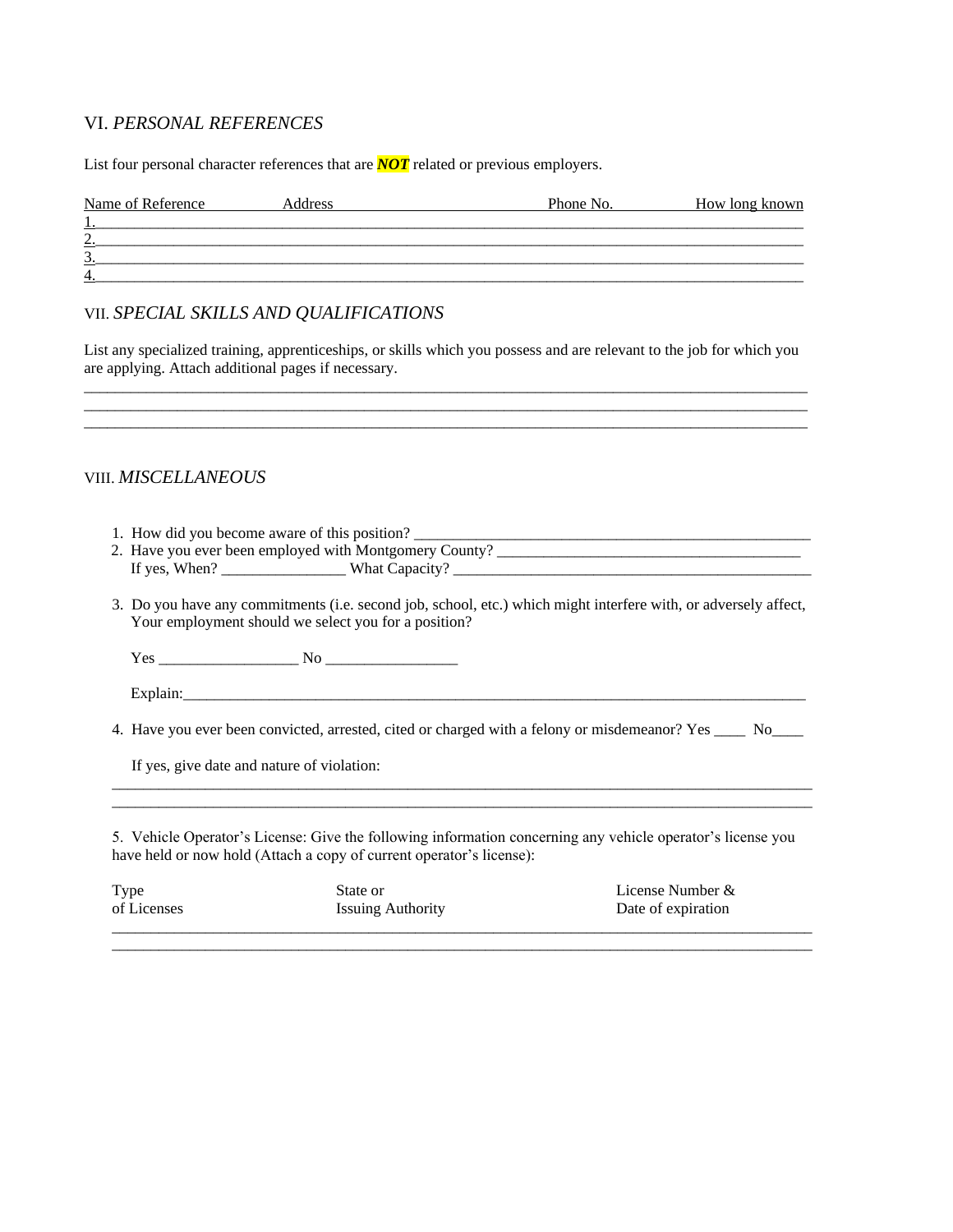#### IX. *CONDITION OF EMPLOYMENT*

Please read each of the following paragraphs carefully. Indicate your understanding of, and consent to, the contents and conditions of each paragraph by placing your initials at the end. If you have any questions regarding these paragraphs contact the sheriff's office before initialing.

I understand and accept that, if I am selected for employment, my employment will be conditional upon passing any medical and psychological examination that the sheriff's office deems necessary to determine whether I can perform the essential functions of the position, with reasonable accommodation when necessary. I understand and accept that this may include but is not limited to drug, alcohol or substance abuse testing.

Initials

If employed, I understand and accept that, I will be required to work any shift, weekends, and holidays. I also understand I will be on call (24 Hr.) and required to work mandatory overtime.

 $\rm{Initials}\_\perp$ 

If employed, I understand I must successfully complete all required training and courses specified by the sheriff's office and be certified by the State of Indiana.

Initials  $\blacksquare$ 

I understand and accept that if any information required in the application is found to be falsified or intentionally excluded, my application will be disqualified from further consideration. I further understand and accept that if I am employed by the employer, I may be subject to disciplinary action, including termination, if any information required by this application has been falsified or intentionally excluded.

Initials \_\_\_\_\_\_\_\_\_\_\_\_\_\_\_\_\_\_

I understand and accept that the Montgomery County Sheriff's Office requires a high degree of integrity and confidentiality of its employees. I also understand and accept that the various law enforcement and informational agencies that exchange information and data with the sheriff's office require that employees do not have a past record of unlawful activities. Therefore, I understand and accept that it will be necessary for the sheriff's office to investigate my background for any criminal or unlawful activity.

Initials

 I hereby authorize the employers, school and personal references named in this application to provide information regarding me to the Montgomery County Sheriff's Office. I further authorize the release of personnel, academic and other records to the Sheriff's Office.

Initials  $\overline{\phantom{a}}$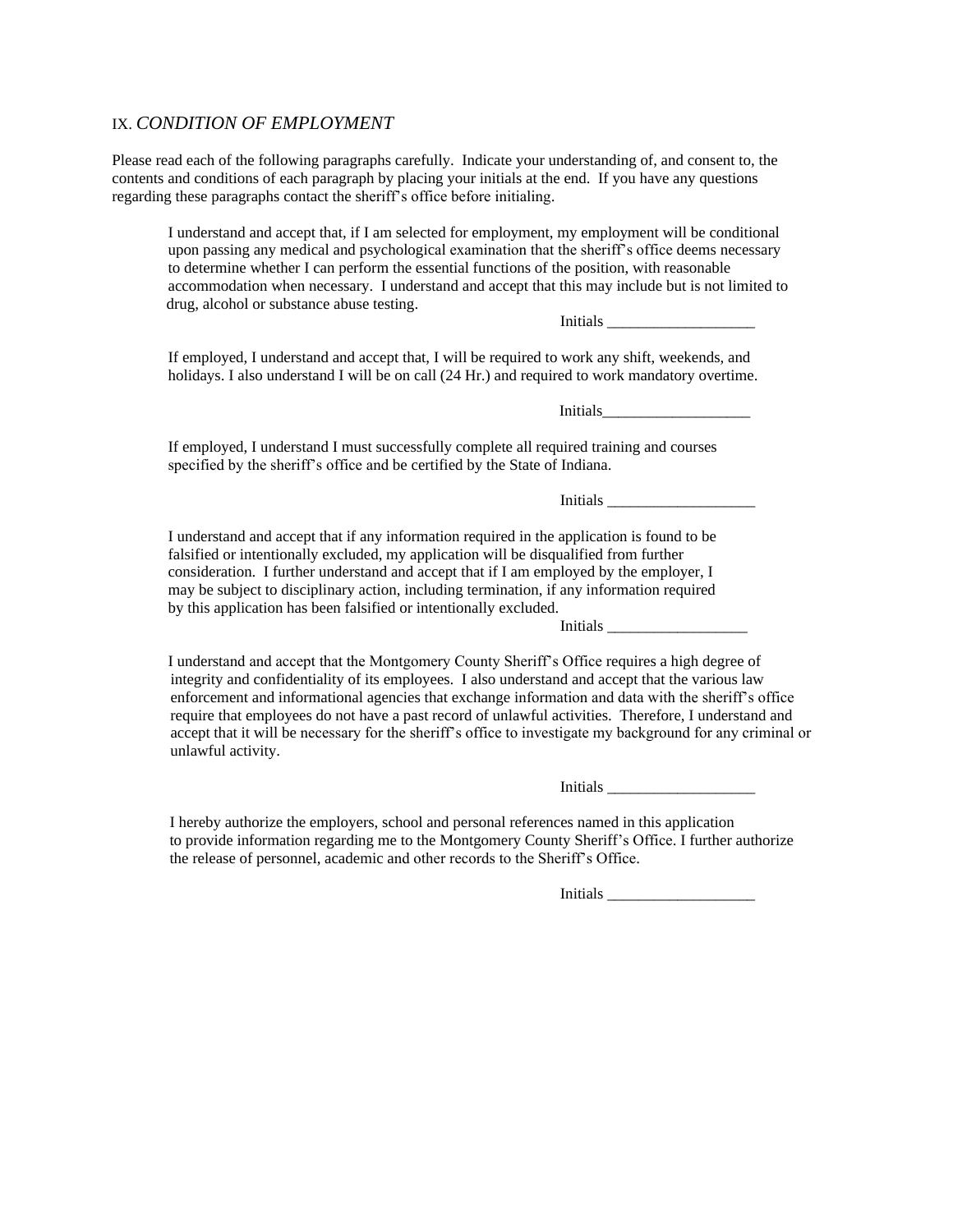### *MONTGOMERY COUNTY SHERIFF'S OFFICE*

*Applicants Request/Waiver to Release Information*

I hereby authorize and request all persons, to whom this request (original or reproduction) is presented, having information relating to or concerning me, to furnish such information to a duly appointed representative of the Montgomery County Sheriff's Office.

I am aware that this information may be of a personal nature and may otherwise be protected from disclosure by my constitutional, statutory or common law privileges. I hereby expressly waive all privileges which may attach to such communication or disclosure and release all persons, firms and corporations from all claims, of any nature, as a result of said communications or disclosure.

The following information shall be disclosed to give the Montgomery County Sheriff's Office a complete background on each applicant. The information provided shall not act as an automatic bar to selection, but will be considered along with the attendant facts.

Criminal history; Driving history; Tax records; Credit history; Educational history; Present and past employment; Reference checks; Military history; Neighborhood interviews; Truth verification examination; Any background material/information relevant to reputation and/or character.

Signature: \_\_\_\_\_\_\_\_\_\_\_\_\_\_\_\_\_\_\_\_\_\_\_\_\_\_\_\_\_\_\_\_\_\_\_\_\_\_Date: \_\_\_\_\_\_\_\_\_\_\_\_\_\_\_\_\_\_\_\_\_\_\_\_\_\_\_\_\_\_\_\_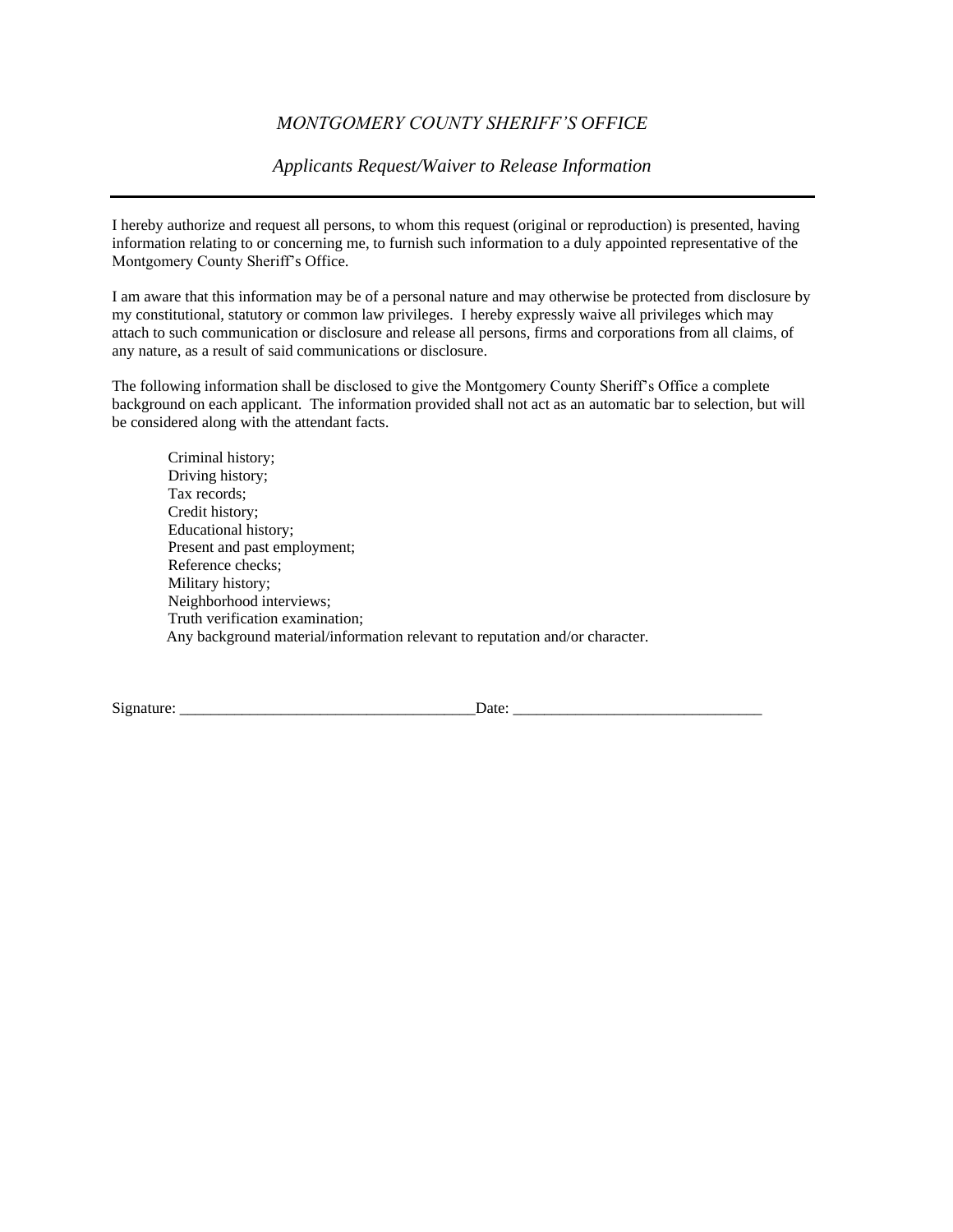#### X. *ACKNOWLEDGEMENT*

Applicant: Please read carefully before signing. If you have any questions regarding the following statement or any questions contained in this application, please ask the Sheriff or his designee before signing.

I certify that the information contained in this application is correct and complete to best of my knowledge. I agree to inform the sheriff's office of any additional information relating to questions raised on the application which occur subsequent to completion of this application. I realize that misrepresentation of facts or the failure to update any information relating to questions on this application may be cause for rejection of this application or dismissal after employment. Final employment is contingent upon satisfactory completion of all pre-employment procedures including interview, examinations, verification of all relevant information, physical examination and any applicable statutory provisions. I recognize that my future employment with the Montgomery County Sheriff's Office will be jeopardized if I engage in substance abuse, illegal drug use or alcohol abuse. I acknowledge that I have read the above statement and fully understand the same.

| Si <sub>2</sub> |  |
|-----------------|--|
|                 |  |
|                 |  |
|                 |  |

XI. Essay

Applicant, please attach an essay, consisting of 700 words or less, explaining why you would like to start a career as a Montgomery County Deputy Sheriff.